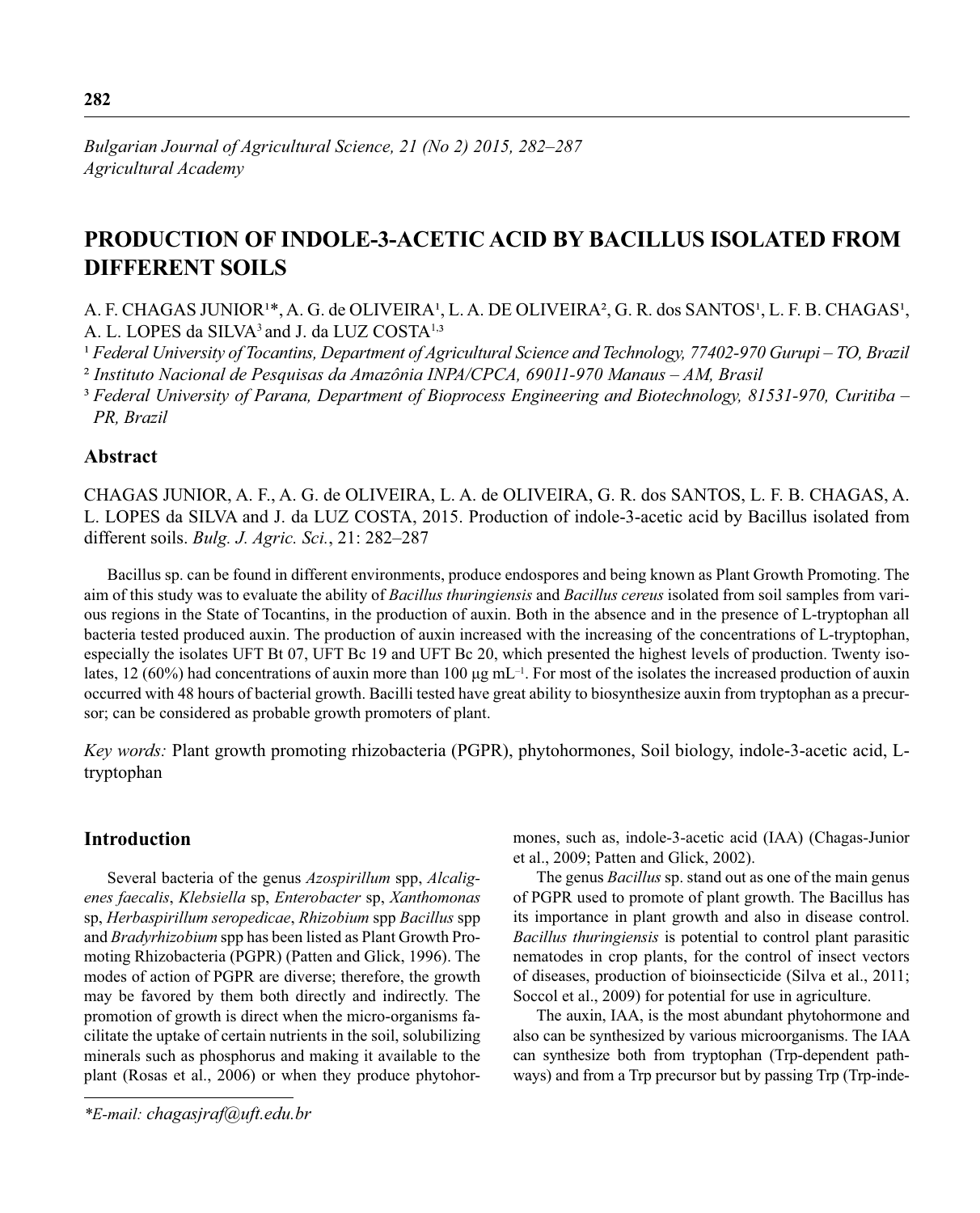pendent pathways). Despite progress in identifying enzymes in Trp-dependent IAA biosynthesis, no single IAA biosynthetic pathway is yet defined to the level that all of the relevant genes, enzymes, and intermediates are identified (Batel et al., 2001). The L-tryptophan can be converted by IAA for two biosynthetic routes. The first route involves the Tryptophan deamination by the enzyme tryptophan transaminase, forming indol-pyruvic acid, followed by decarboxylation by the indolpiruvato decarboxylase indole-3-acetaldehyde (AIAld), which is converted by AIA indolacetaldehyde dehydrogenase. The second biosynthetic route involves decarboxylation of tryptophan by forming tryptophan decarboxylase tryptamine, which is subsequently converted to the amine oxidase AIAld and finally by IAA AIAld dehydrogenase (Salisbury and Ross, 1992; Batel et al., 2001).The main effect of IAA is to promote growth of roots and stems, through stretching of the newly formed cells in the meristem. This effect depends, however, the concentration of the hormone, in some tissues the IAA control cell division (Taiz and Zeiger, 2004).

The aim of this study was to evaluate the production capacity of auxin in bacterial of Bacillus species isolated and identified from soil samples from different regions in the State of Tocantins, and check the effect of supplementation with different concentrations of L-tryptophan.

## **Materials and Methods**

#### *Isolation of bacteria from samples of soil*

The 20 bacterial isolates evaluated in this study were obtained from soil samples from the Laboratory of Soil Chemistry Analysis, Campus of Gurupi of the Federal University of Tocantins (UFT), from different localities in the State of Tocantins. In this procedure, the methods used to obtain the isolated were the same developed by (Monnerat et al., 2000), where each sample of 1 g of soil was homogenized in 10 mL of saline solution (0.006 mM  $FeSO_4$ .7H<sub>2</sub>O,  $0.01 \text{ CaCO}_3$ .7H<sub>2</sub>O mM,  $0.08 \text{ mM MgSO}_4$ .H<sub>2</sub>O,  $0.07 \text{ mM}$  $MnSO_4$ .7H<sub>2</sub>O, 0.006 mM  $ZnSO_4$ .7H<sub>2</sub>O, pH 7.0) and placed in a growth period of 24 h. An aliquot of 1 mL was transferred to microcentrifuge tubes and, after heat shock (80°C for 12 minutes) to kill vegetative cells, it was diluted 10 times in saline solution. An aliquot of 100 μL from the last dilution was distributed in a Petri dish containing nutrient agar (0.5% yeast extract, 0.1% tryptone, 0.17% and 0.15 M NaCl bacteriologic agar). The material was kept in a growth chamber type BOD,  $30 \pm 0.5^{\circ}$ C for 48 h. After growth, bacteria were classified according to the format of the colonies, which were classified as Bacillus isolates by presenting a circular shape and wavy edges, unpigmented, opaque and dense structure (Sosa-Gomes et al., 1998).

#### *Identification of isolates – phase contrast microscopy*

The Bacillus isolates strains were cultivated in an incubator NYSM rotating at 200 rpm, 30°C for 48–72 hours (until complete sporulation). The strains were plated in medium supplemented with 100 mg  $L^{-1}$  of penicillin. After 48 hours they were seen in phase contrast microscope to observe the presence of vegetative cells, spores and crystals. These procedures were performed to confirm that the strains that were selected were *Bacillus thuringiensis* or *Bacillus cereus* (Crickmore et al., 1998).

#### *Assessment of IAA production*

The purified isolated (colonies of  $2-3$  mm diameter) were transferred, about  $10^8$  cells mL  $L^{-1}$  Erlenmeyer flasks (150 mL) containing 25 mL of culture medium NYSM in the absence and presence of different concentrations of tryptophan (10, 25, 50, 100 and 150 mg  $L^{-1}$ ).

After four days of growth on a rotatory shaking (100 rpm) at  $26 \pm 2^{\circ}\text{C}$ , the bacterial material was separated by centrifugation at 12000 rpm for 15 minutes.

For IAA colorimetric analysis (Gordon and Weber, 1951) it was used part of the reagent Salkowski [(FeCl<sub>3</sub> 0.5 mol  $L^{-1}$  +  $HClO<sub>4</sub>(35%)$ ] and two parts of the obtained supernatant of each isolate. After verification of the qualitative presence of IAA (pink color after 25 minutes of reaction at a temperature of  $26 \pm$  $2^{\circ}$ C), the phytohormone was quantified by spectrophotometry at 530 nm. The concentrations, in  $\mu$ g mL<sup>-1</sup> were calculated from a standard curve with known concentrations of synthetic form of the hormone  $(0-100 \mu g \text{ mL}^{-1})$ , whose readings were the basis for calculating the concentration of IAA in the samples.

#### *Statistical analysis*

The data were subjected to analysis of variance and the averages of the treatments were compared by Tukey's test at 5%.

# **Results and Discussion**

We obtained twenty Bacillus isolates from various localities in the State of Tocantins, thirteen strains were characterized as being of *Bacillus cereus* and seven of *Bacillus thuringiensis* according to the methodology used in this study dividing the strains according to the presence and absence of protein crystals by microscopy phase contrast (Crickmore et al., 1998). This method of classification of Bacillus based on the presence or absence of protein crystals is used by several authors (Crickmore et al., 1998; Valicente and Barreto, 2003).

*Bacillus cereus* and *Bacillus thuringiensis* show phenotypic and biochemical characteristics common, but by definition, *B. thuringiensis* may be differentiated by the presence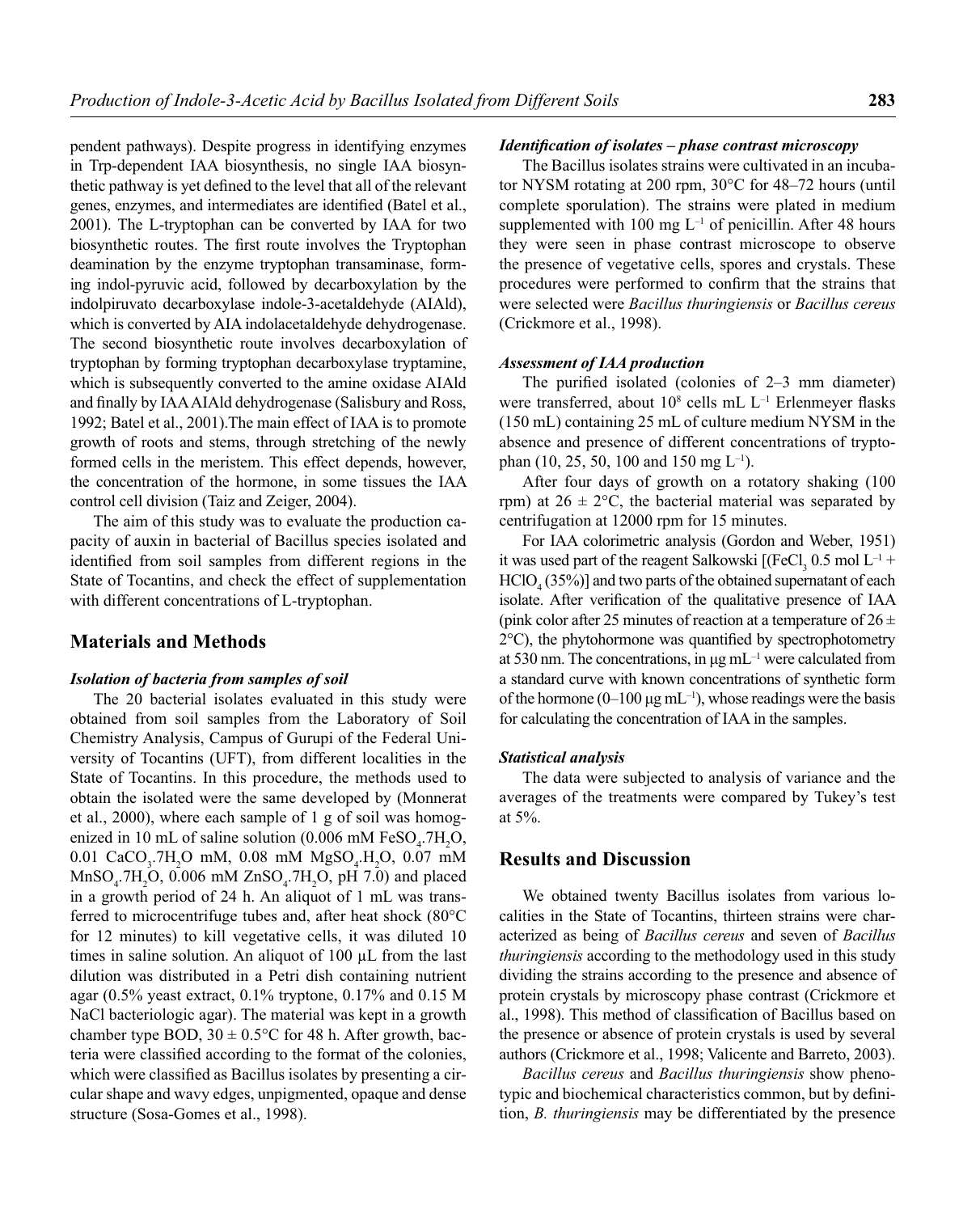

Fig. 1. Phase contrast microscopy of Bacillus: A: Isolated UFT Bt 04 presence of protein crystals and spores (Bacillus thuringiensis). **B:** The presence only of spores (Bacillus cereus)

## **Table 1**

Production of Bacillus isolates by IAA in culture media in the absence and presence of L-tryptophan after 96 hours of growth period

| Isolated  | Concentration of L-tryptophan, mg $L^{-1}$ |             |          |                   |                  |            |        |
|-----------|--------------------------------------------|-------------|----------|-------------------|------------------|------------|--------|
|           | $\theta$                                   | 10          | 25       | 50                | 100              | 150        | $CV**$ |
| UFT Bt 01 | $25^{\rm 1}$ a C*                          | 17fA        | 53 g A   | 70 h A            | 52 gA            | 71 e A     | 14.3   |
| UFT Bt 02 | 34 bc A                                    | 26 f A      | 43 gA    | 51 h A            | 44 g A           | 58 ef A    | 12.9   |
| UFT Bt 03 | $69$ ab C                                  | 72 e C      | 124 fA   | $105 \text{ g B}$ | 127fA            | 70 e C     | 13.6   |
| UFT Bt 04 | 80 a C                                     | 69 e C      | 103 fB   | 115 gA            | 123 fA           | 93 de B    | 15.5   |
| UFT Bt 05 | $39$ bc C                                  | 159 d B     | 143 $fB$ | 213 fA            | 153 f B          | 179 d B    | 14.3   |
| UFT Bt 06 | 59 b C                                     | 579 b A     | 556 c A  | 533 d A           | 456 d B          | 409cB      | 11.4   |
| UFT Bt 07 | 91 a C                                     | 810 a B     | 893 ab B | 990 b B           | 1253 a A         | 1137 a A   | 11.5   |
| UFT Bc 08 | $43$ bc B                                  | 39 e B      | 51gB     | 49 h B            | 75 g A           | 88 eA      | 11.4   |
| UFT Bc 09 | $39$ bc A                                  | 50 e A      | 53 g A   | 30 h A            | $46 \text{ g A}$ | 46 efA     | 15.2   |
| UFT Bc 10 | 80 a C                                     | 69 e C      | 104 f B  | 92 g B            | 115fA            | 103 de B   | 11.1   |
| UFT Bc 11 | 30 c C                                     | 115dA       | 88 f B   | $104 \text{ g B}$ | 124 fA           | $91$ de B  | 11.2   |
| UFT Bc 12 | $10 \text{ c C}$                           | 513 bc A    | 483 cd A | 338 e B           | 333 de B         | 475 bc A   | 13.3   |
| UFT Bc 13 | 53 b C                                     | 278 cd B    | 273 e B  | 345 e A           | 268 e B          | 368 c A    | 13.2   |
| UFT Bc 14 | 30 c C                                     | 335 c B     | 323 e B  | 398 e B           | 355 de B         | 505 b A    | 12.6   |
| UFT Bc 15 | $40$ bc $D$                                | 388 c C     | 470 d B  | 550 d B           | 500 cd B         | 1008 a A   | 12.1   |
| UFT Bc 16 | 83 a D                                     | 599 b B     | 573 c B  | 743 c A           | 566 c B          | 533 b B    | 9.8    |
| UFT Bc 17 | 59 b C                                     | 783 a A     | 853 ab A | 846 bc A          | 646 c B          | 609 b B    | 12.4   |
| UFT Bc 18 | 97 a B                                     | 413 c A     | 423 d A  | 437 de A          | 460 d A          | 473 bc A   | 9.9    |
| UFT Bc 19 | 97 a D                                     | 610 b C     | 993 a A  | 890 bc B          | 1043 ab A        | 1037 a A   | 10.2   |
| UFT Bc 20 | 30 c C                                     | $757\ a\ B$ | 730 b B  | $1150$ a A        | 990 b A          | $1160$ a A | 11.2   |
| $CV**$    | 12,2                                       | 14.2        | 14.5     | 14.2              | 12.2             | 13.2       |        |

\* Averages followed by same lower case letter in the column and capital letter on the line do not differ by 5% Tukey's test.

<sup>1</sup> Results in  $\mu$ g mL<sup>-1</sup>

\*\* C.V. Coefficient of Variation

of crystals (Luthy and Wolfersberger, 2000), visible on phase contrast microscopy (Figure 1). These are the crystals that give the toxicity of this bacterium in the biological control of various insect pests.

Bacteria grown on liquid medium without NYSM and the presence of L-tryptophan, were able to synthesize all IAA. The production of IAA was significantly different isolates and concentrations of L-tryptophan (Table 1). This transfor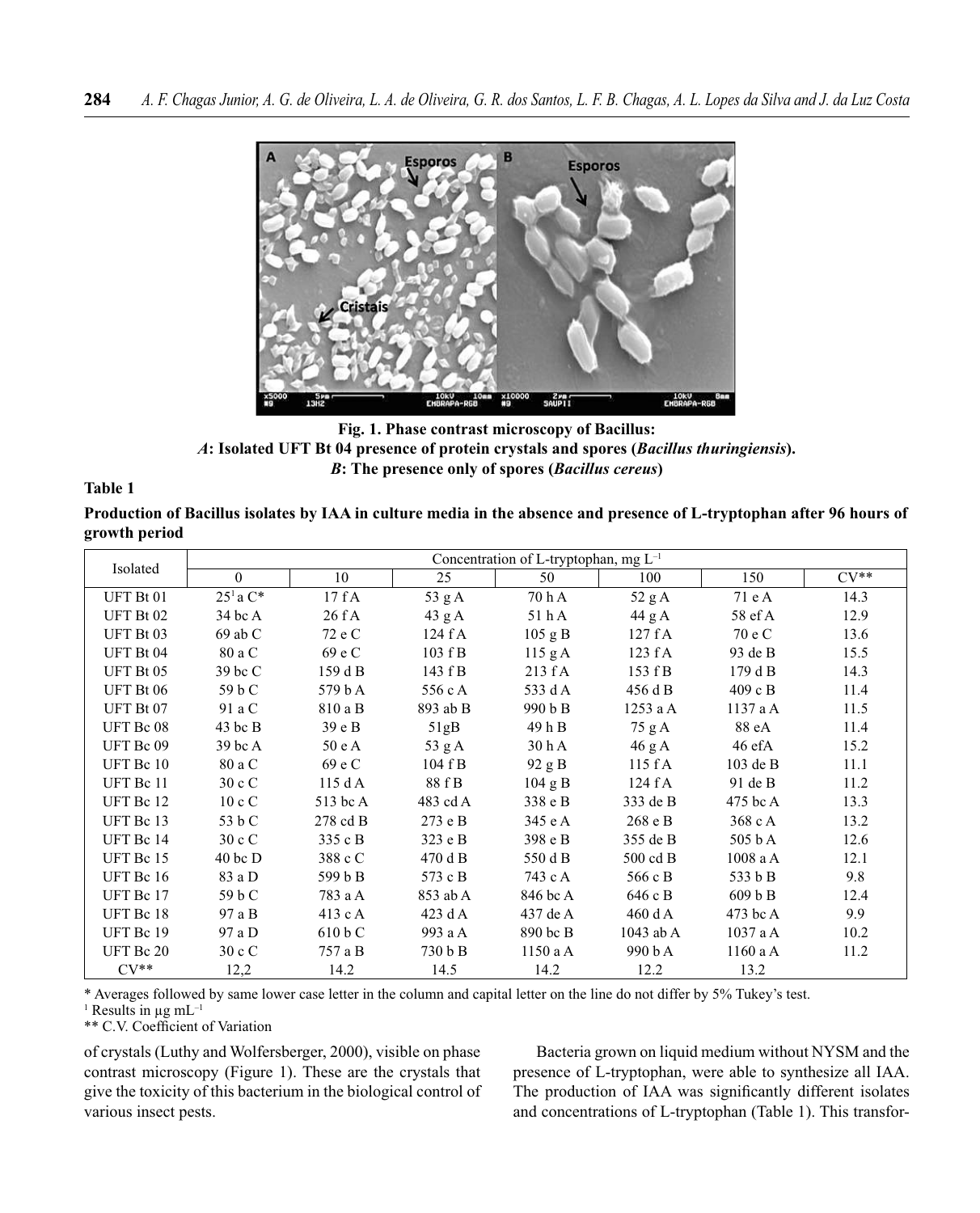mation can be carried out by microorganisms which produce an oxidative conversion when L-tryptophan is found in the presence of peroxidase and free radicals (Zakharova et al., 1999). This result is in agreement with current work demonstrates that over 80% of the rhizosphere isolates are capable of producing this growth regulator (Khalid et al., 2004).

The production of IAA increased with increasing concentrations of L-tryptophan, especially the isolates UFT Bt 07, UFT Bc 19 and UFT Bc 20, which had the highest averages of production (Table 1). Even in the absence of inducing the synthesis of the phytohormone could be observed, ranging from 10 to 97  $\mu$ L mL<sup>-1</sup>, where the isolated UFT Bc 12 produced the lowest concentration and the isolations UFT Bc 18 and UFT Bc 19 had the highest concentration of IAA (Table 1). For the isolates UFT Bt 06, UFT Bc 12 to greater production of IAA occurred at a dose of  $10 \mu L.mL^{-1}$  L-tryptophan. The same was observed for the concentration of 25  $\mu$ L.mL<sup>-1</sup> for isolates UFT Bc 09, UFT Bc 17. On the other hand, the concentration of 50  $\mu$ L.mL<sup>-1</sup> isolates UFT Bc 05 and UFT Bt 16 showed the highest values. The isolate UFT Bt 07 showed maximum production of IAA in a concentration of  $100 \mu L.mL^{-1}$  L-tryptophan, with a decrease in output from this dose. The same result was observed with isolated: UFT Bt 03, UFT Bt 04, UFT Bc 10, UFT Bc 11 and UFT Bc 19. According (Mirza et al., 2001), IAA by the production of microorganisms may vary between different species and strains of the same species.

The culture conditions and substrate stage growth conditions may also cause variations in production. The average of the treatments also showed that there were differences among the bacteria tested. Of the twenty isolates, twelve (60%) showed higher concentration of IAA 100 μg mL<sup>-1</sup> (Figure 2). These results are superior to those reported by several authors. Assumption (2008), in studies with soybean, found that Bacillus isolates were able to produce IAA pro-



duction values ranging from 2.6 to 6.5  $\mu$ g mL<sup>-1</sup>. Araujo and Guerreiro (2010), evaluating the Bacillus growth promoters in maize (Zeamays) observed the production of IAA ranging from 0.75 to 21.3  $\mu$ g mL<sup>-1</sup>. Mena-Violante and Olalde-Portugal (2007), studying the culture of tomato (*Solanum lycopersicum*) found that isolates *Bacillus subtilis* promoted improvements in size, mass and texture of fruit and also the yield per plant, the authors attributed these results to a possible production of hormones by Bacillus. Araújo (2008) inoculated cells *Bacillus* sp. in corn seeds (*Zea mays*), cotton (*Gossypium hirsutum*) and soybeans (*Glycine max*) and found that bacterial inoculation led to an increase seedling emergence of cotton and soybeans, as well as significantly increased the mass of matter dried aerial parts of corn. In works carried out by Vieira and Castro (2001), studying the action of hormones on the germination of soybean seeds (*Glycine max*) found that intermediate concentrations of the hormone increased significantly the germination. It has been found that the strain *Bacillus subtilis* produce phytohormones during its development, which also provided encouragement in developing soybean root (Araujo et al., 2005).

Considering the nutrition of plants, two strains of Bacillus stimulated the growth of plants of *Rubus idaeus* and increased the production due to the P solubilization capacity and IAA production by the bacterium (Orhan et al., 2006). It is a heterogeneous group of bacteria chemotrophic, Gram positive, aerobic or facultative anaerobic. The ability to produce endospores heat resistant is one of the main features of Bacillus, tailoring it to design and marketing, since these microorganisms can be stored for a longer period and may stay longer in the soil (Kokalis-Burelle et al., 2006). The isolation efficient of bacteria depends on some factors of the interaction of plant-soil-climatic conditions (Chagas-Junior et al., 2012).

There are few studies related to quantification of IAA by bacteria of the species *Bacillus thuringiensis* and *Bacillus cereus*. Gomes et al. (2003) demonstrated that both bacteria, *Bacillus thuringiensis* and *Bacillus pumilus*, isolated from the cabbage plant (*Brassica oleracea*), increased the growth of lettuce (*Lactuca sativa*) in the greenhouse. The *Bacillus cereus* is known for its ability to produce gibberellic acid, IAA, zeatin and gibberellins (Karadeniz et al., 2006; John et al., 2005). Furthermore, Tilak et al. (2006) confirmed the involvement of *B. cereus* in promoting the growth of Cajanus cajan (L.) Mill sp., while Bullied et al. (2002) found that this promotes the growth of bacteria soybean (*Glycine max*).

Bacillus sp producers of auxin isolated from roots of *Cattleya walkeriana*, a Brazilian species of orchid, an endangered species, favored increases in all traits and extended **Fig. 2. Average of IAA of each isolate of** *Bacillus* the percentage of seedling survival (Galdiano Junior et al.,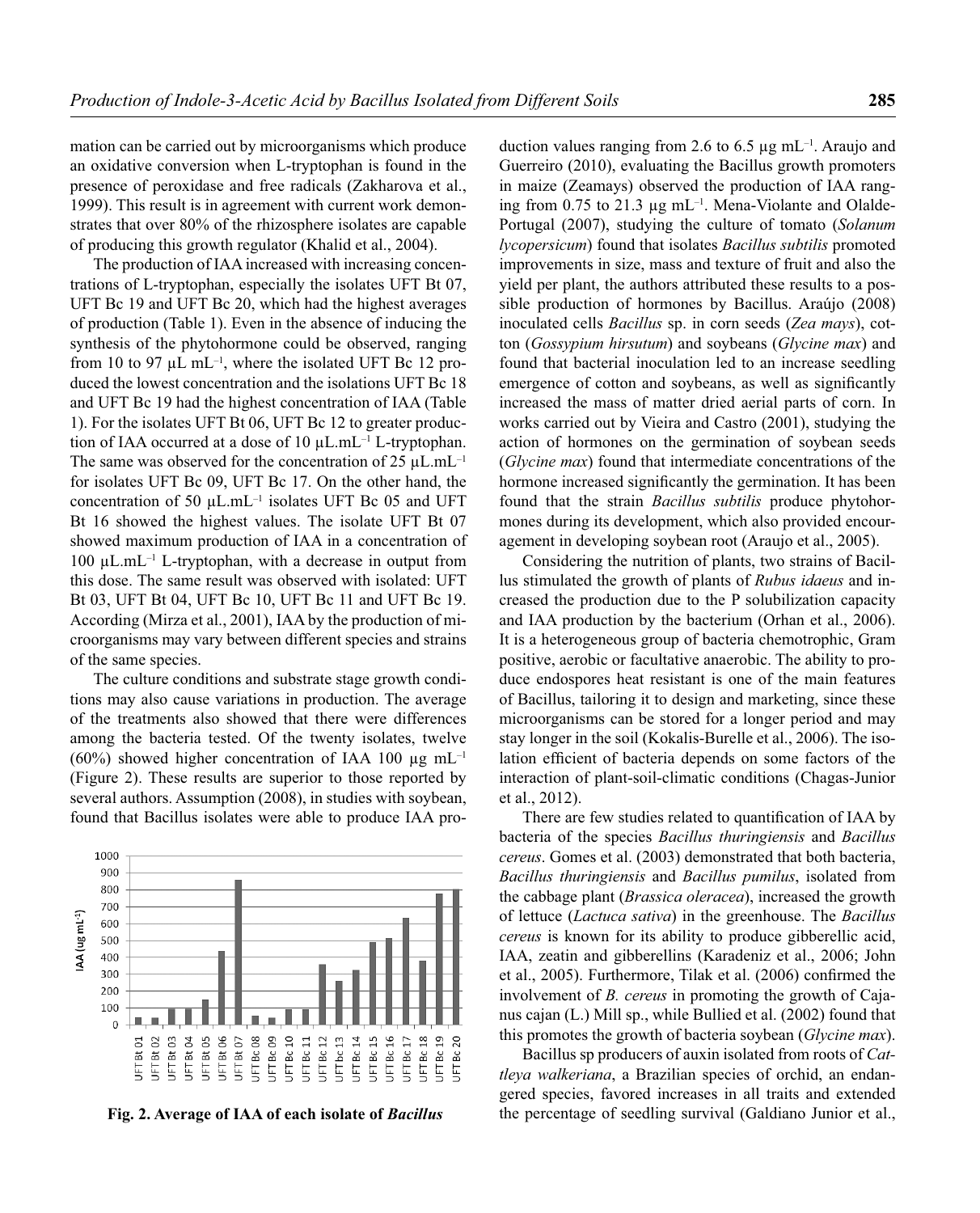2011). Pedrinho et al. (2010), assessing their ability to promote growth Bacillus isolated from the roots of maize (*Zea mays*) found that three isolates had much higher concentrations of IAA to the positive control and the other genera in 48-72 hours of growth. Use of PGPR enriched with P for increasing growth, yield and nodulation of chickpea (*Cicer arientum* L.) both under pot and field conditions (Shahzan et. al., 2008). Five of the seven *Bacillus thuringiensis* bacteria selected exhibited maximum production at two days of growth (Figure 3).

The production of *Bacillus cereus*, eight of the thirteen selected bacteria were able to obtain a maximum yield of the IAA also two days of growth (Figure 4). These results confirm previous studies (Chagas Júnior et al., 2009), under which the maximum production of IAA occurs in the initial growth of microorganisms. Halverson and Handelsman



**Fig. 3. Production of IAA by** *Bacillus thuringiensis*



**Fig. 4. Production of IAA by** *Bacillus cereus*

(1991), in studies performed with *Bacillus cereus* UW85, observed that the bacteria increased the nodulation of soybeans, both in a field experiment, as in growth chambers. In field experiments, differences in nodulation were detected in 25 to 35 days after planting, however over the course of the experiment 49 days; these differences were no more observed. These results demonstrate an initial growth promoting effect, but do not effect the long term. However the initial effects of growth can be beneficial in increasing the growth of young plants, helping them to better cope with environmental stresses they will face later during development (Gray and Smith, 2005).

Thus the results indicate that the bacteria tested in this study may be promising in promoting plant growth.

### **Conclusion**

All Bacillus produced IAA, independent of the concentration of the inductor L-tryptophan;

There was great variation in the production of IAA in different concentrations of L-tryptophan;

In a concentration of  $150 \text{ mL}^{-1}$  L-tryptophan there was greater production of IAA by bacteria;

For most of the isolates the increased production of IAA was 48 hours with bacterial decrease.

# **References**

- **Araújo, F. F.**, 2008. Inoculação de sementes com *Bacillus subtilis*, formulado com farinha de ostras e desenvolvimento de milho, soja e algodão. *Ciência e Agrotecnol*., **2**: 456–462.
- **Araújo, F. F. and R. T. Guerreiro**, 2010. Bioprospecção de isolados de *Bacillus* promotores de crescimento de milho cultivado em solo autoclavado e natural. *Ciência Agrotecnol*., **34**: 837–844.
- **Araujo, F. F., A. Henning and M. Hungria,** 2005. Phytohormones and antibiotics produced by *Bacillus subtilis* and their effects on seed pathogenic fungi and on soybean root development. *World J. Microbiol. Biotechnol.,* **21**: 1639–1645.
- **Bartel, B., S. Leclere, M. Magidin and B. K. Zolman,** 2001. Inputs to the active indole-3-acetic acid pool: de novo synthesis, conjugate hydrolysis, and indole-3-butyric acid beta-oxidation. *J. Plant Growth Reg.*, **20**: 198–216.
- **Bullied, W. J., T. J. Buss and J. K. Vessey,** 2002. *Bacillus cereus*  UW85 inoculation effects on growth, nodulation, and N accumulation in grain legumes: field studies. *Canadian J. Plant Sci*. **82**: 291–298.
- **Chagas-Junior, A. F., G. R. Santos, R. C. L. Melo, A. G. Oliveira, B. Vizioli, L. F. Borges-Chagas and J. L. Costa,** 2012. Effect of natural nodulation in the development of leguminous trees on soils of cerrado in Tocantins. *J. Biotechnol. Biodivers.*, **3**: 38–44.
- **Chagas-Junior, A. F., L. A. Oliveira and A. N.Oliveira,** 2009.